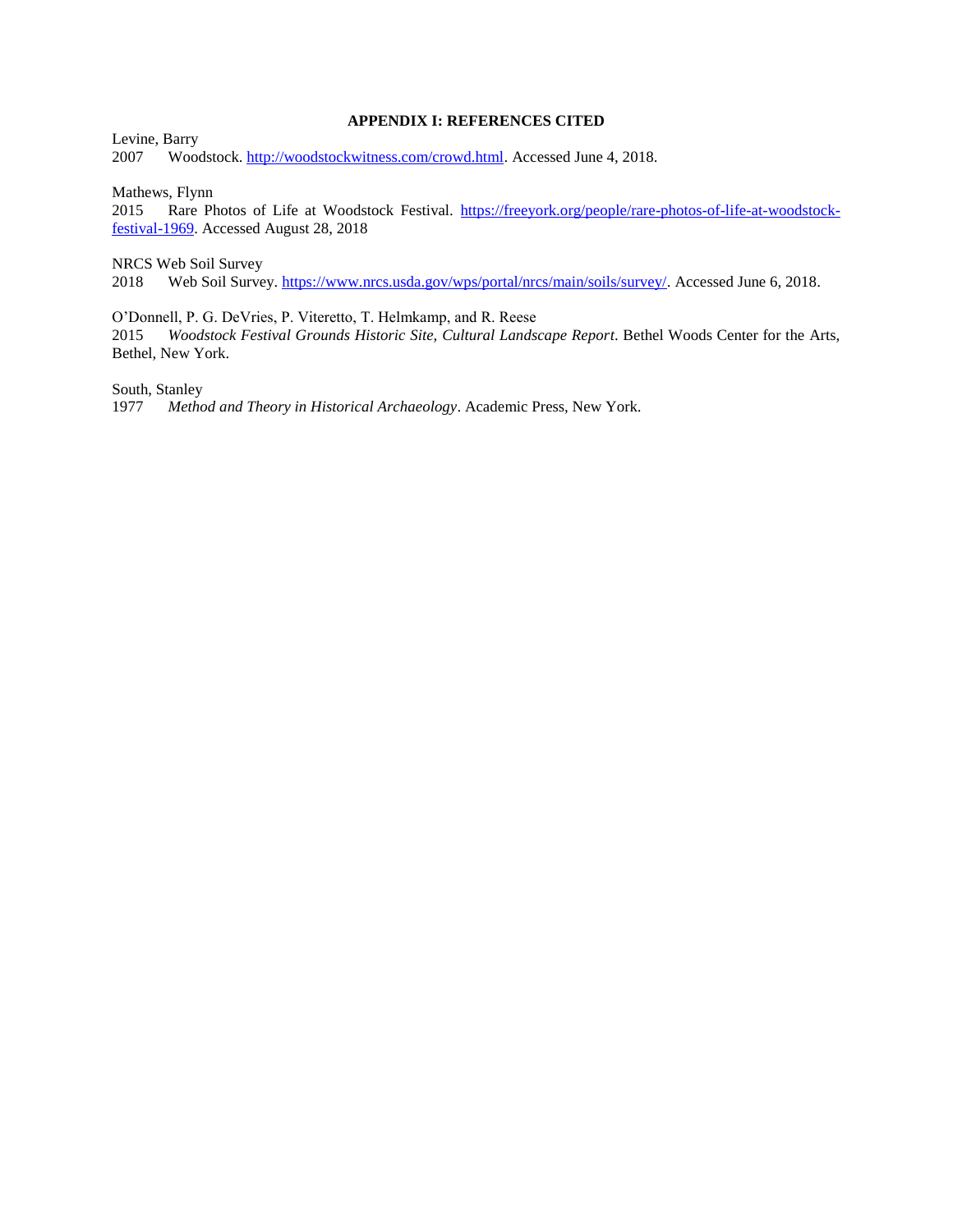*\_\_\_\_\_\_\_\_\_\_\_\_\_\_\_\_\_\_\_\_\_\_\_\_\_\_\_\_\_\_\_\_\_\_\_\_\_\_\_\_\_\_\_\_\_\_\_\_\_\_\_\_\_\_\_\_\_\_\_\_\_\_\_\_\_\_\_\_\_\_\_\_\_\_\_\_\_\_\_\_\_\_\_\_\_\_***\_\_\_\_\_\_***\_\_\_\_\_\_\_\_\_\_\_*

## **APPENDIX II. PROJECT RECORDS**

## **2.1 Soil Records**

#### Pa=Pale Lt=Light Md=Medium Dk=Dark Br=Brown Gr=Gray Yl=Yellow Ol=Olive Tn=Tan Rd=Red Bk=Black Wh=White Si=Silt Sa=Sand Cl=Clay Lo=Loam Gvl=Gravel P=Prehistoric H=Historic N=No Cultural Material Disc.=Discarded

| Unit           | Level          | <b>Depth</b> | <b>Soil Description</b>                                                                                    | <b>Comments</b>                                                                                | CM          | <b>Crew</b>   | <b>Date</b> |
|----------------|----------------|--------------|------------------------------------------------------------------------------------------------------------|------------------------------------------------------------------------------------------------|-------------|---------------|-------------|
| -1             |                | $0 - 25$     | Dk Rd Br Si Lo W/ Medium To High Density Of Gvl & Some<br>Rocks                                            | Soil Was Semi-Compact                                                                          | H           | EA/JP         | 6/12/18     |
| -1             | 2              | $25 - 30$    | Dk Rd Br Si Lo W/ Rocks & Gvl                                                                              |                                                                                                | N           | JP/EA         | 6/12/18     |
|                | 3              | 30-35        | Dk Rd Br Si Lo W/ Gvl; Along East Wall - Dk Rd Br Sa Si Lo                                                 | Along East Wall Poss. Lens Or New Layer - No Gravel                                            | N           | EA/JP         | 6/12/18     |
| - 1            | $\overline{4}$ | 35-40        | Dk Rd Br Si Lo W/ Gvl & Few Rocks                                                                          | Soil Difference In Level 3 Vanished By Level 4                                                 | N           | JP/EA         | 6/12/18     |
| $\overline{1}$ | 5              | $40 - 45$    | Dk Rd Br Si Lo W/ Gvl                                                                                      | 1 Pc. Styrofoam - Disc.                                                                        | N           | EA/JP         | 6/12/18     |
| $\overline{1}$ | 6              | $45 - 50$    | Dk Rd Br Si Lo W/ Gvl & Few Rocks                                                                          |                                                                                                | N           | JP/EA         | 6/13/18     |
| $\overline{1}$ | $\tau$         | 50-55        | Dk Rd Br Si Lo & Gvl; Base Of Level - Patches Of Rd Br Sa Si<br>Lo W/Low Gyl                               | Patches Of Lighter Soil At Base Of Level With Charcoal (Poss.<br>Transition); Charcoal - Disc. | $\mathbf N$ | EA/JP         | 6/13/18     |
| $\overline{1}$ | 8              | 55-60        | Rd Br Sa Si Lo W/ Rock; Charcoal Lens & Slight Stain In NW<br>Corner - Feature 1                           | Low Charcoal - Disc.                                                                           | N           | JP/EA         | 6/13/18     |
| $\overline{1}$ | 9              | 60-69        | Rd Br Si Lo W/ Gvl & Moderate Rock; Fea. 1 - Rd Black Si Lo<br>W/ Charcoal                                 | Feature Removed & Screened Separately; Shallow - 3cm Deep                                      | N           | EA/JP         | 6/13/18     |
| -1             | 10             | 69-70        | Rd Br Si Lo W/ Gvl & Moderate To High Density Rock; Feature<br>2 In North 1/2 - Dk Rd Br Si Lo (Post Mold) | Fea. 2 Bisected; 6.5cm Deep; Soil Became More Compact At<br><b>Base Of Level</b>               | N           | JP/EA         | 6/13/18     |
| 2              | -1             | $0 - 25$     | Dk Rd Br Si Lo W/ Gvl                                                                                      |                                                                                                | H           | KS/DSH        | 6/12/18     |
| $\overline{2}$ | 2              | 25-30        | Dk Rd Br Si Lo W/ Gvl                                                                                      |                                                                                                | H           | KS/DSH        | 6/12/18     |
| 2              | 3              | $30 - 35$    | Dk Rd Br Channery Lo                                                                                       |                                                                                                | N           | <b>KS/DSH</b> | 6/12/18     |
| $\overline{2}$ | $\overline{4}$ | $35 - 40$    | Dk Rd Br Si Lo W/Heavy Gvl                                                                                 |                                                                                                | N           | KS/DSH        | 6/12/18     |
| $\overline{2}$ | 5              | $40 - 45$    | Dk Rd Br Channery Lo W/ Large Rocks                                                                        | Large Rock Located In SW Corner                                                                | N           | KS/DSH        | 6/12/18     |
| 2              | 6              | $45 - 50$    | Dk Rd Br Flaggy Lo W/ Large Rocks                                                                          | Large Rock Remains In Floor                                                                    | N           | <b>KS/DSH</b> | 6/12/18     |
| 2              | $\tau$         | 50-71        | Dk Rd Br Flaggy Lo W/ Large Rocks                                                                          | Base Of Level Terminates In Bedrock                                                            | N           | <b>KS/DSH</b> | 6/13/18     |
| 3              |                | $0 - 25$     | Dk Rd Br Si Lo W/ Gvl                                                                                      |                                                                                                | H           | <b>KS/DSH</b> | 6/13/18     |
| 3              | 2              | $25 - 30$    | Dk Rd Br Channery Si Lo Transitions To A Lighter Dk Rd Br<br>Channery Si Lo W/Rocks                        |                                                                                                | H           | <b>KS/DSH</b> | 6/13/18     |
| 3              | 3              | 30-35        | Dk Rd Br Si Lo W/ Gvl                                                                                      |                                                                                                | H           | <b>KS/DSH</b> | 6/14/18     |
| 3              | $\overline{4}$ | $35-40$      | Dk Rd Br Gravelly Lo Mottled W/ Dk Rd Br Sa Lo W/ Gvl &<br>Rocks                                           |                                                                                                | H           | KS/DSH        | 6/14/18     |
| 3              | 5              | $40 - 45$    | Rd Br Gravelly Lo; NW Corner - Rd Br Mottled W/Yl Rd<br>Gravelly Lo                                        |                                                                                                | N           | <b>KS/DSH</b> | 6/14/18     |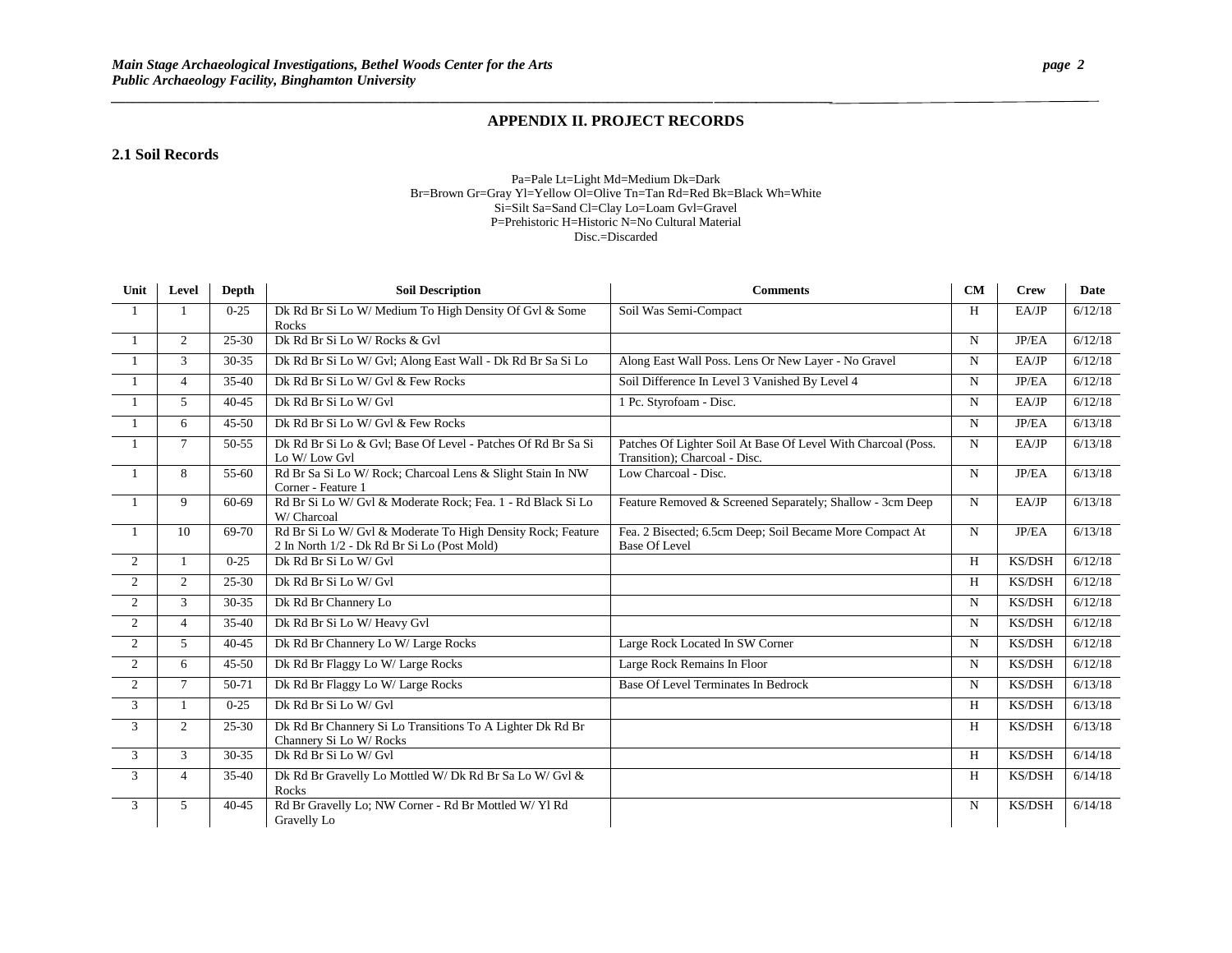*\_\_\_\_\_\_\_\_\_\_\_\_\_\_\_\_\_\_\_\_\_\_\_\_\_\_\_\_\_\_\_\_\_\_\_\_\_\_\_\_\_\_\_\_\_\_\_\_\_\_\_\_\_\_\_\_\_\_\_\_\_\_\_\_\_\_\_\_\_\_\_\_\_\_\_\_\_\_\_\_\_\_\_\_\_\_***\_\_\_\_\_\_***\_\_\_\_\_\_\_\_\_\_\_*

| Unit           | Level          | Depth     | <b>Soil Description</b>                                                                                                                                       | <b>Comments</b>                                                                                | CM             | <b>Crew</b>   | Date    |
|----------------|----------------|-----------|---------------------------------------------------------------------------------------------------------------------------------------------------------------|------------------------------------------------------------------------------------------------|----------------|---------------|---------|
| 3              | 6              | $45 - 50$ | Mottled Soil Transitions To Full Level Of Rd Br Gravelly Lo                                                                                                   |                                                                                                | N              | <b>KS/DSH</b> | 6/14/18 |
| $\overline{3}$ | $\overline{7}$ | 50-55     | Rd Br Gravelly Lo                                                                                                                                             |                                                                                                | $\mathbf N$    | KS/DSH        | 6/14/18 |
| $\overline{4}$ | 1              | $0 - 25$  | Dk Rd Br Si Lo W/ Gvl & Moderate Rock                                                                                                                         |                                                                                                | H              | JP/EA/DF      | 6/14/18 |
| $\overline{4}$ | 2              | $25 - 30$ | Dk Rd Br Si Lo W/ Gvl & Rock                                                                                                                                  |                                                                                                | H              | KS/DSH        | 6/14/18 |
| $\overline{4}$ | 3              | 30-35     | Dk Rd Br Si Lo W/ Gvl & Rocks                                                                                                                                 |                                                                                                | H              | KS/DSH        | 6/14/18 |
| $\overline{4}$ | $\overline{4}$ | $35 - 40$ | Dk Rd Br Si Lo W/ Gvl & Rocks                                                                                                                                 |                                                                                                | H              | KS/DSH        | 6/14/18 |
| $\overline{4}$ | 5              | $40 - 45$ | Dk Rd Br Si Lo W/ Gvl & Rocks                                                                                                                                 |                                                                                                | $\mathbf N$    | KS/DSH        | 6/14/18 |
| $\overline{4}$ | 6              | $45 - 52$ | Rd Br Sa Lo W/Rock                                                                                                                                            |                                                                                                | N              | JFA/JP        | 6/18/18 |
| $\overline{4}$ | $\overline{7}$ | 52-57     | Dk Rd Br Sa Cl W/ Gyl & Moderate Rock                                                                                                                         |                                                                                                | N              | JP/JFA        | 6/18/18 |
| 5              | $\mathbf{1}$   | $0 - 25$  | Rd Br Si Lo W/ Gvl                                                                                                                                            | Excavated Through Topsoil And Dense Layer Of Gravel<br>Reaching A Softer Soil With Less Gravel | H              | PB/JFA        | 6/14/18 |
| 5              | $\mathbf{2}$   | $25 - 30$ | Rd Br Si Lo W/ Rocks & Rd Mottles                                                                                                                             | Flakes Of Wood & Charcoal - Disc.                                                              | H              | PB/DF         | 6/14/18 |
| $\overline{5}$ | 3              | $30-35$   | Dk Rd Br Si Lo; NW Corner - Yl Rd Lo Cl; Remainder Of<br>Northern Section - Rd Br Si Lo Mottled W/ Dk Rd Br Si Lo                                             | Unit Floor Is Divided Into 3 Distinct Soils; Low Charcoal -<br>Disc.                           | $\overline{H}$ | PB/EA         | 6/14/18 |
| 5              | $\overline{4}$ | $35-41$   | North 1/3 Of Unit - Strong Br Si Lo W/ Dense Gvl & Charcoal<br>Flecking (Disturbed); Center - Yl Rd Sa Lo; SE Corner - Dk Rd<br>Br Sa Lo                      | Unit Floor Exposes Sharp Divide In Soil Types; Low Charcoal -<br>Disc.                         | N              | PB/DF         | 6/14/18 |
| 5              | 5              | $41 - 47$ | Majority Of Unit - Yl Rd Sa Lo; Southern Section - Rd Br<br>Compact Cl Si; SE Corner - Dk Rd Br Si Lo (Probable Rodent<br>Burrow)                             | Very Low Charcoal - Disc.                                                                      | N              | PB/DF         | 6/14/18 |
| 5              | 6              | $47 - 55$ | Yl Rd Sa Lo: SW Corner - Dk Rd Br Si Lo (Rodent Burrow):<br>Surrounding Rodent Burrow Is A Rd Br Compact Cl Si                                                |                                                                                                | $\mathbf N$    | PB/DF         | 6/14/18 |
| 6              | 1              | $0 - 25$  | Dk Rd Br Si Lo W/ Dense Gvl Transitioning To Rd Br Cl Si W/<br>Gvl                                                                                            | Small Piece Of Styrofoam - Disc.                                                               | H              | PB/JFA        | 6/13/18 |
| 6              | 2              | 25-30     | Weak Rd Br Cl Si W/ Gvl Mottled W/ Yl Rd Cl Si                                                                                                                | Small Bits Of Styrofoam - Disc.                                                                | H              | JFA/PB        | 6/13/18 |
| 6              | 3              | $30 - 36$ | North 1/2 Of Unit - Rd Br Sa Si; SW Ouad - Rd Br Sa Si W/<br>Gvl; SE Quad - Yl Rd Cl Si W/ Gvl                                                                | <b>Distinct Soil Types</b>                                                                     | H              | PB/JFA        | 6/13/18 |
| 6              | $\overline{4}$ | $36-41$   | North 1/2 - Yl Br Sa Lo W/ Gvl; South 1/2 - Rd Br Sa Lo                                                                                                       |                                                                                                | N              | <b>JFA/PB</b> | 6/13/18 |
| 6              | 5              | $41 - 46$ | Rd Br Sa Lo; SW Corner And South Wall - Yl Rd Cl Si                                                                                                           | Soil Continues To Be Rocky W/ Gvl                                                              | N              | PB/JFA        | 6/13/18 |
| 6              | 6              | $46 - 51$ | Rd Br Sa Lo W/Rock                                                                                                                                            |                                                                                                | N              | <b>JFA/PB</b> | 6/13/18 |
| 6              | $\tau$         | 51-57     | Rd Br Lo Sa                                                                                                                                                   |                                                                                                | N              | PB/JFA        | 6/13/18 |
| 6              | 8              | 57-62     | Rd Br Lo Sa W/ Rocks & Gvl; Band Of Soil In NW Corner (W<br>Wall To N Wall) & Band Of Soil In SE Corner (S Wall To E<br>Wall) - Lt Rd Br & Yl Br Lo Sa W/ Gvl |                                                                                                | N              | PB/JFA        | 6/13/18 |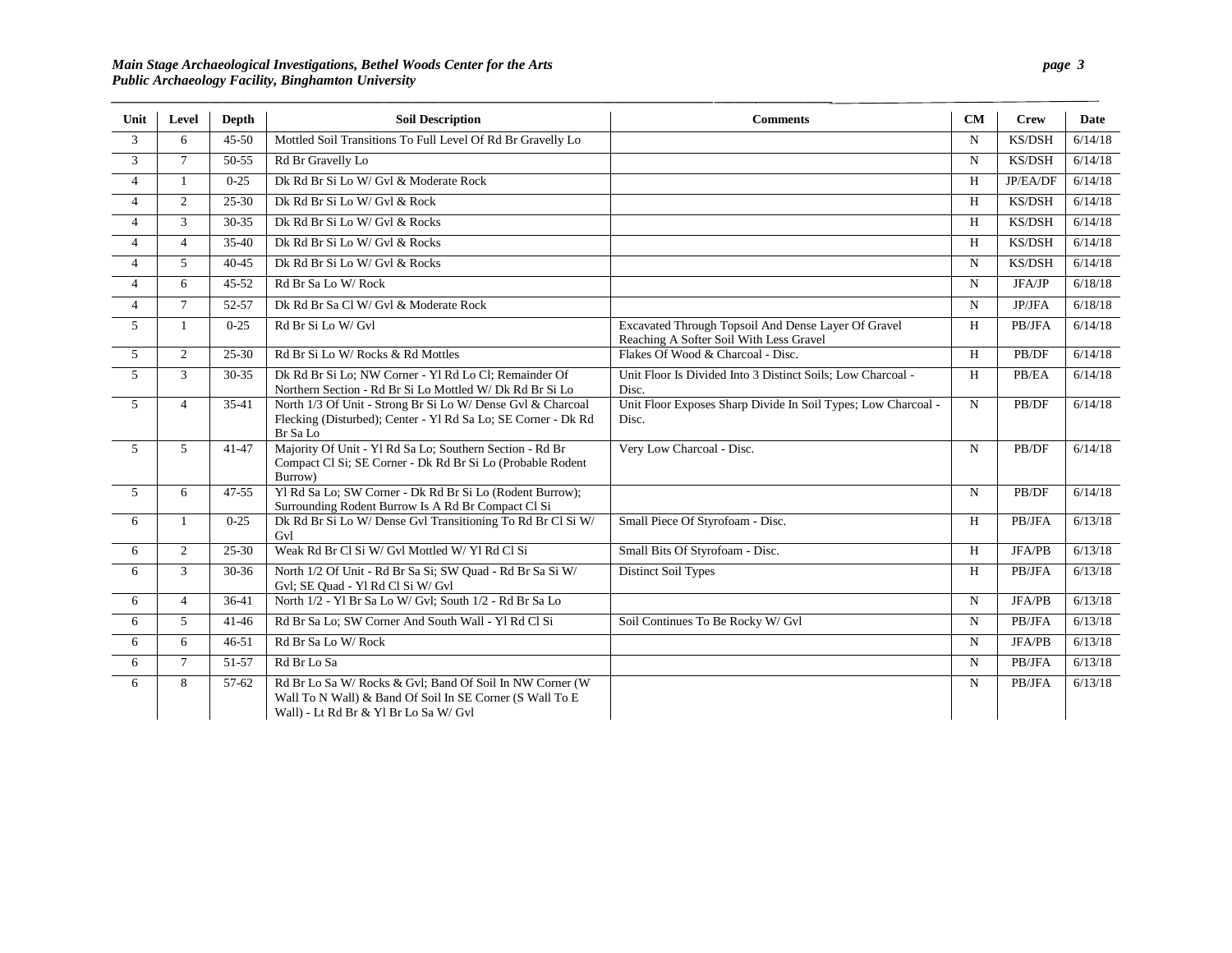*\_\_\_\_\_\_\_\_\_\_\_\_\_\_\_\_\_\_\_\_\_\_\_\_\_\_\_\_\_\_\_\_\_\_\_\_\_\_\_\_\_\_\_\_\_\_\_\_\_\_\_\_\_\_\_\_\_\_\_\_\_\_\_\_\_\_\_\_\_\_\_\_\_\_\_\_\_\_\_\_\_\_\_\_\_\_***\_\_\_\_\_\_***\_\_\_\_\_\_\_\_\_\_\_*

# **2.2 Artifact Catalog**

| Unit           | Level          | Depth     | <b>Description</b>            | <b>Comments</b>                                             | Ct.            | Wt(g)            | <b>Begin</b><br><b>Date</b> | End<br><b>Date</b> |
|----------------|----------------|-----------|-------------------------------|-------------------------------------------------------------|----------------|------------------|-----------------------------|--------------------|
| 1              | $\mathbf{1}$   | $0-25$    | <b>Clear Plastic</b>          | <b>Wrapper Fragments</b>                                    | 2              | 0.2              |                             |                    |
|                | 1              | $0 - 25$  | Clear Glass Bottle-Unid.      |                                                             | 2              | 4.0              |                             |                    |
|                | $\mathbf{1}$   | $0 - 25$  | Clear Plastic Cap             | Film Canister Cap                                           |                | 1.6              |                             |                    |
| -1             | 1              | $0-25$    | Ferrous Metal Wire Nail Frag  |                                                             | -1             | $\overline{3.2}$ |                             |                    |
| 2              | 1              | $0 - 25$  | Ferrous Metal Wire Nail       | 12d                                                         |                | 8.0              |                             |                    |
| 2              | $\mathbf{1}$   | $0 - 25$  | Ferrous Metal Wire Nail Frag  |                                                             |                | 8.1              |                             |                    |
| 2              | $\mathbf{1}$   | $0 - 25$  | Styrofoam                     | < 0.10g; Probably Styrofoam Cup Fragment                    | $\overline{1}$ | 0.1              | 1954                        | 2018               |
| 2              | 1              | $0 - 25$  | Clear Glass Bottle-Unid.      |                                                             | 5              | 6.3              |                             |                    |
| 2              | -1             | $0 - 25$  | Green Glass Bottle-Unid.      |                                                             |                | 1.2              |                             |                    |
| $\overline{2}$ | 1              | $0 - 25$  | White Plastic                 |                                                             |                | 0.1              |                             |                    |
| 2              | 1              | $0 - 25$  | Clear Plastic Cap             |                                                             | -1             | 1.0              |                             |                    |
| 2              | $\overline{2}$ | $25 - 30$ | <b>Clear Plastic</b>          | $< 0.10$ g; Thin Bag Fragments                              | 2              | 0.1              |                             |                    |
| $\overline{2}$ | 2              | 25-30     | Clear Glass Bottle-Unid.      |                                                             |                | 10.0             |                             |                    |
| 3              | 1              | $0 - 25$  | <b>Clear Plastic</b>          | Thin Bag Fragments                                          | 6              | 1.1              |                             |                    |
| 3              | 1              | $0 - 25$  | <b>Clear Plastic</b>          | Wrapper Fragment                                            |                | 0.7              |                             |                    |
| 3              | 1              | $0 - 25$  | Clear Glass Bottle-Unid.      |                                                             |                | 3.1              |                             |                    |
| 3              | $\mathbf{1}$   | $0 - 25$  | Green Glass Bottle-Unid.      |                                                             |                | 0.7              |                             |                    |
| 3              | $\mathbf{1}$   | $0 - 25$  | Clear Plastic                 | < 0.10g                                                     |                | 0.1              |                             |                    |
| 3              | $\mathbf{1}$   | $0 - 25$  | <b>Blue Plastic Pen Frag</b>  | Paper Mate Write Bros. Blue Stick Pen Cap                   |                | 1.5              | 1971                        | 2018               |
| 3              | $\overline{2}$ | $25 - 30$ | <b>Clear Plastic</b>          | Thin Bag Fragments                                          | $\overline{5}$ | 0.6              |                             |                    |
| 3              | $\overline{2}$ | $25 - 30$ | Lime Green Glass Bottle-Unid. |                                                             |                | 0.4              |                             |                    |
| 3              | 3              | 30-35     | Lime Green Glass Bottle-Unid. |                                                             |                | 4.1              |                             |                    |
| 3              | $\overline{4}$ | 35-40     | Lime Green Glass Bottle-Unid. |                                                             | -1             | 1.1              |                             |                    |
| $\overline{4}$ | $\mathbf{1}$   | $0 - 25$  | Ferrous Metal Undiag.         | Two Joined Hex Nuts With Angled Metal Attachments           |                | 248.0            |                             |                    |
| $\overline{4}$ | 1              | $0 - 25$  | <b>Clear Plastic</b>          | Fragments Of 5.5 Inch Wide Plastic Bag                      | 3              | 1.8              |                             |                    |
| $\overline{4}$ | 1              | $0 - 25$  | Clear Plastic                 |                                                             | 3              | 0.2              |                             |                    |
| $\overline{4}$ | $\mathbf{1}$   | $0 - 25$  | <b>Yellow Plastic</b>         | $< 0.10$ g                                                  | -1             | 0.1              |                             |                    |
| $\overline{4}$ | $\mathbf{1}$   | $0 - 25$  | <b>Clear Plastic</b>          | Curved Pointed Rod 3.5cm Long; Poss. Hair Comb<br>Fragment? | $\overline{1}$ | 0.3              |                             |                    |
| 4              | 1              | $0 - 25$  | Carbon Battery Rod            |                                                             | -1             | 3.3              |                             |                    |
| $\overline{4}$ | 2              | 25-30     | Carbon Battery Rod            |                                                             |                | $\overline{3.0}$ |                             |                    |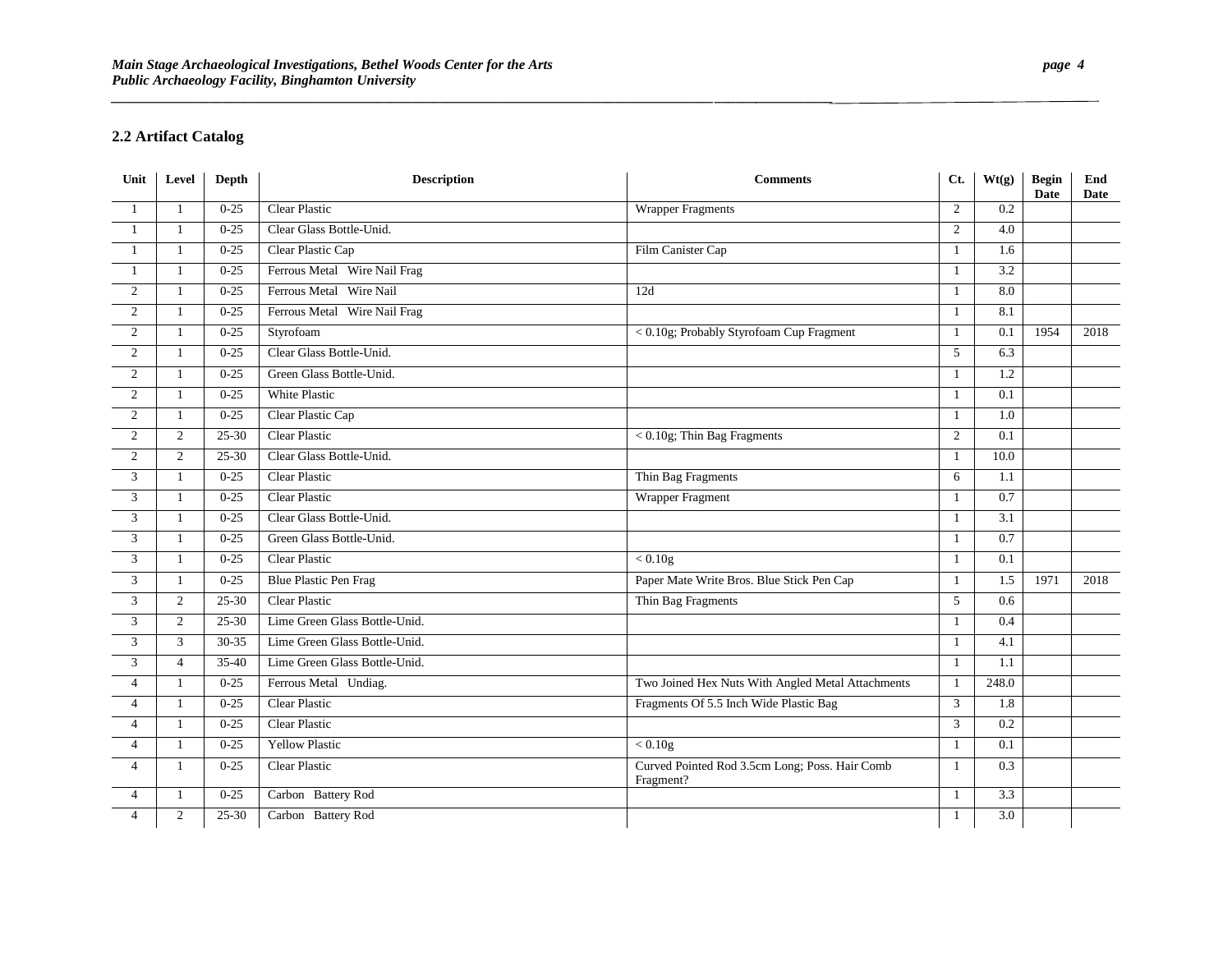### *Main Stage Archaeological Investigations, Bethel Woods Center for the Arts page 5 Public Archaeology Facility, Binghamton University*

*\_\_\_\_\_\_\_\_\_\_\_\_\_\_\_\_\_\_\_\_\_\_\_\_\_\_\_\_\_\_\_\_\_\_\_\_\_\_\_\_\_\_\_\_\_\_\_\_\_\_\_\_\_\_\_\_\_\_\_\_\_\_\_\_\_\_\_\_\_\_\_\_\_\_\_\_\_\_\_\_\_\_\_\_\_\_***\_\_\_\_\_\_***\_\_\_\_\_\_\_\_\_\_\_*

| Unit           | Level          | Depth     | <b>Description</b>            | <b>Comments</b>                                                                             | Ct.            | Wt(g)            | <b>Begin</b><br>Date | End<br>Date |
|----------------|----------------|-----------|-------------------------------|---------------------------------------------------------------------------------------------|----------------|------------------|----------------------|-------------|
| $\overline{4}$ | 3              | $30-35$   | <b>Clear Plastic</b>          |                                                                                             | $\mathbf{1}$   | $\overline{0.1}$ |                      |             |
| $\overline{4}$ | $\overline{4}$ | $35 - 40$ | Olive Glass Bottle-Unid.      |                                                                                             | -1             | 0.5              |                      |             |
| $\overline{4}$ | $\overline{4}$ | $35-40$   | <b>Unmodified Rock</b>        | Non-Cultural                                                                                | $\mathbf{1}$   | 1.2              |                      |             |
| 5              | 1              | $0 - 25$  | <b>Black Plastic</b>          | US Pat No 4574534 CAN. Pat No 1219188 For "Tension<br>Enclosure System" US Patent Date 1986 | 1              | 9.8              | 1986                 | 2018        |
| 5              | 1              | $0 - 25$  | <b>Clear Plastic</b>          | Thin Bag Fragments                                                                          | $\overline{2}$ | 0.1              |                      |             |
| 5              | 1              | $0 - 25$  | <b>Clear Plastic</b>          |                                                                                             | $\overline{2}$ | 0.1              |                      |             |
| 5              | $\mathbf{1}$   | $0 - 25$  | Clear Glass Bottle-Unid.      | Probably Wine Bottle Fragments                                                              | 27             | 27.4             |                      |             |
| $\overline{5}$ | $\mathbf{1}$   | $0 - 25$  | Clear Glass Bottle-Wine       | Bottle Finish Fragments With Aluminum Cap Stamped<br>"Fine Quality Wine"                    | $\overline{4}$ | 24.3             |                      |             |
| 5              | 1              | $0 - 25$  | Aluminum Can                  | Stay-Tab; Introduced Mid 1980's                                                             | $\mathbf{1}$   | 0.5              | 1985                 | 2018        |
| 5              | -1             | $0 - 25$  | Aluminum Pull Tab             |                                                                                             | $\mathbf{1}$   | 0.4              | 1962                 | 2018        |
| 5              | 1              | $0 - 25$  | Earthenware Undiff. Ceramic   | <b>Burned</b>                                                                               | -1             | 0.8              |                      |             |
| 5              | -1             | $0-25$    | <b>Green Plastic</b>          | Round; Domed; 1.1cm Diameter; Poss. Snap Cover                                              |                | $\overline{0.2}$ |                      |             |
| 5              | $\mathbf{1}$   | $0 - 25$  | Aqua Glass Undiff. Glass      |                                                                                             | $\mathbf{1}$   | 0.6              |                      |             |
| $\overline{5}$ | $\mathbf{1}$   | $0 - 25$  | Lime Green Glass Bottle-Unid. |                                                                                             | 3              | 3.1              |                      |             |
| $\mathfrak{F}$ | 1              | $0 - 25$  | Green Glass Bottle-Unid.      |                                                                                             | $\mathbf{1}$   | $\overline{0.3}$ |                      |             |
| 5              | 1              | $0 - 25$  | Olive Glass Bottle-Unid.      |                                                                                             | $\mathbf{1}$   | $\overline{0.9}$ |                      |             |
| 5              | 1              | $0 - 25$  | Amber Glass Bottle-Unid.      |                                                                                             | 2              | 2.0              |                      |             |
| 5              | 2              | $25 - 30$ | Aluminum Pull Tab             |                                                                                             | -1             | 0.2              | 1962                 | 2018        |
| 5              | 2              | 25-30     | <b>Blue Styrofoam</b>         |                                                                                             | -1             | 0.4              | 1954                 | 2018        |
| $\overline{5}$ | 2              | 25-30     | Clear Glass Bottle-Unid.      |                                                                                             | $\overline{2}$ | $\overline{3.5}$ |                      |             |
| 5              | 3              | 30-35     | Clear Glass Bottle-Unid.      |                                                                                             | $\overline{4}$ | 2.3              |                      |             |
| $\mathfrak{F}$ | $\mathfrak{Z}$ | 30-35     | <b>Black Plastic</b>          |                                                                                             | 2              | 0.2              |                      |             |
| 6              | 1              | $0 - 25$  | <b>Black Plastic Fastener</b> | Zip Tie                                                                                     | -1             | 0.9              | 1968                 | 2018        |
| 6              | 1              | $0 - 25$  | <b>Black Plastic</b>          | Disk; Approx. 2.5cm Diameter                                                                | -1             | 1.6              |                      |             |
| 6              | 2              | 25-30     | Ferrous Metal Cap             | With Plastic Disk On Inside                                                                 | $\mathbf{1}$   | 1.4              |                      |             |
| 6              | 2              | 25-30     | Aluminum Foil                 | With Plastic Coating                                                                        | $\mathbf{1}$   | 0.3              |                      |             |
| 6              | 3              | $30-36$   | Aluminum Foil                 | $< 0.10$ g                                                                                  | $\mathbf{1}$   | $\overline{0.1}$ |                      |             |
| 6              | 3              | $30 - 36$ | Amber Glass Bottle-Unid.      |                                                                                             |                | 0.2              |                      |             |